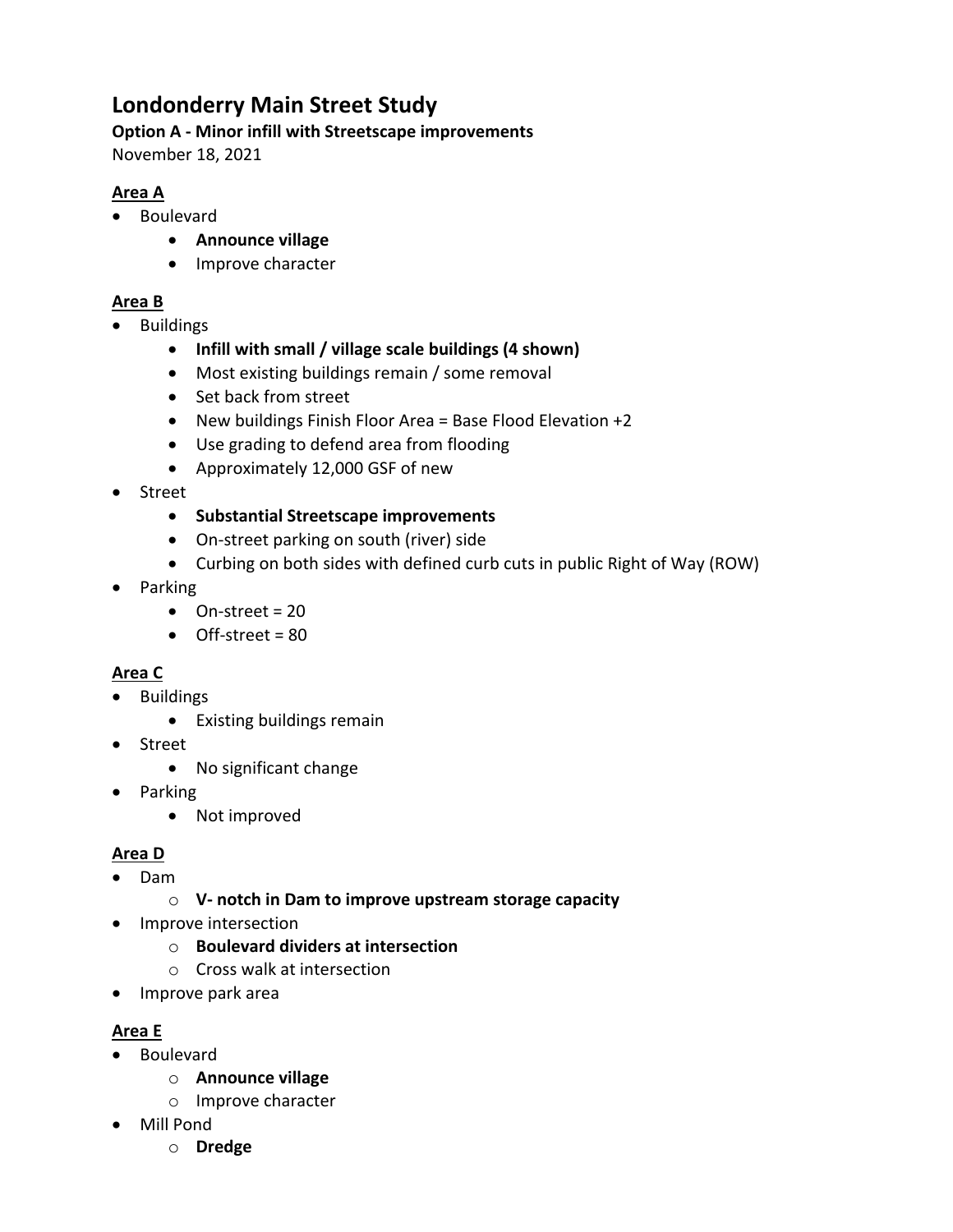# **Londonderry Main Street Study**

**Option B – New Town Center, Full Stops, More Infill and Recreation Park** November 18, 2021

### **Area A**

- Street
	- **Move Route 100 to existing plaza parking lot**
	- **Revise intersection with route 11 to 4‐way stop**
	- **Lengthen Route 11 to accommodate**
	- Improve streetscape
	- On-street parking on both sides
	- Curbing and defined curb cuts on both sides in public Right of Way (ROW)
- Buildings
	- **Infill with moderate village scale buildings (2 – 3 story) (9 shown)**
	- **Additional floors on a portion of Mountain Market Place**
	- Approximately 100,000 GSF of new
- Parking
	- On-street = 28
	- Off-street = 100+ (similar to existing)

#### **Area B**

- Buildings
	- **New buildings Finish Floor Area = Base Flood Elevation +2**
	- **Infill with moderate / village scale buildings ( 2‐3 story) (6 shown)**
	- Some existing buildings remain / some removal
	- Set back from street
	- Use grading to defend area from flooding
	- Approximately 25,000 GSF of new
- Street
	- **Improve streetscape**
	- On-street parking on south (river) side
	- Curbing both sides with defined curb cuts in public Right of Way (ROW)
	- Sidewalk on south side
	- Limited sidewalk on north side
- Parking
	- $\bullet$  On-street = 20
	- $\bullet$  Off-street = 24

## **Area C**

- Recreation Park
	- **2 U‐10 size soccer fields**
	- **Floodable / compensatory storage**
- Buildings
	- Existing buildings remain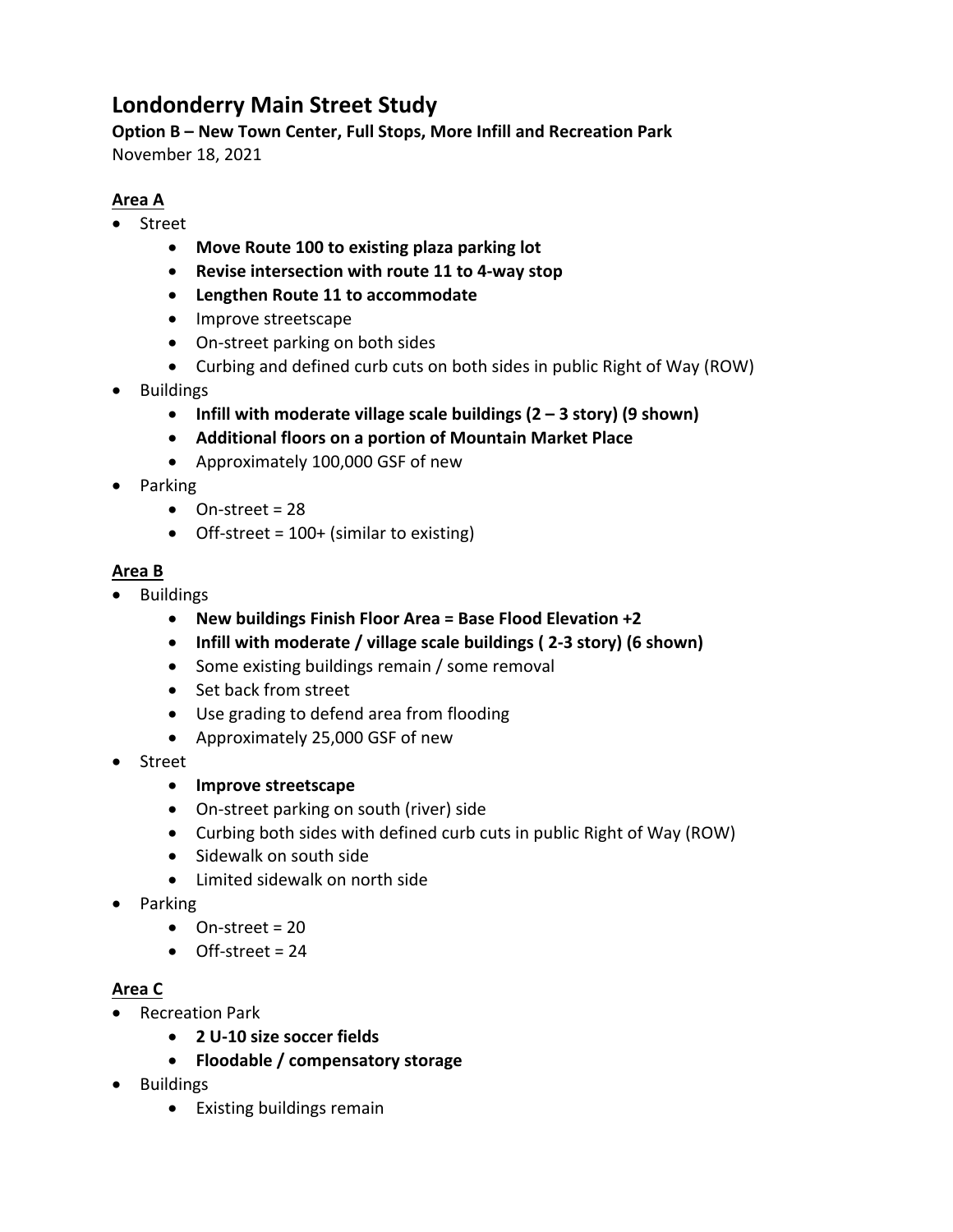- Street
	- On-street parking on both sides
	- Curbing on both side with defined curb cuts in public Right of Way (ROW)
	- Sidewalk on southside
- Parking
	- On‐street ‐ 16
	- Off street Not improved

#### **Area D**

- Remove dam to lower river level / reduce flooding over roadway
- Improve park area

# **Area E**

- Mill Pond
	- o Dredge / Return to a rive

#### **Waterfront**

Continuous waterfront trail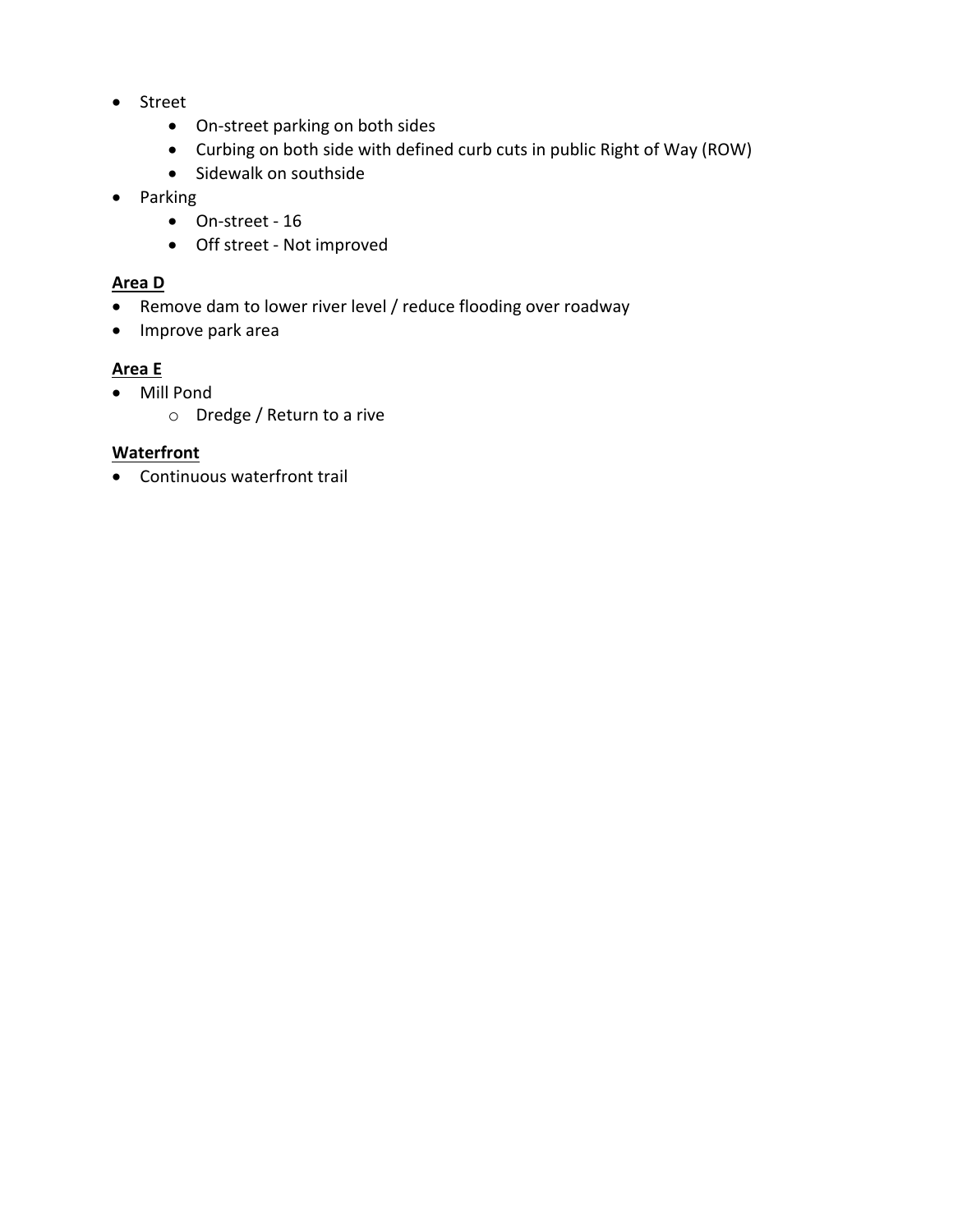# **Londonderry Main Street Study**

#### **Option C – Moderate Infill, Roundabout and Burton Center**

November 18, 2021

# **Area A**

- Street
	- **Revise intersection with route 11 to Roundabout**
	- Raise Route 100 to accommodate
	- Lengthen Route 11 to accommodate
	- Remove connection to Stowe Hill Road to accommodate
	- Remove access to plaza to accommodate
- Buildings
	- No Change
- Parking
	- Reduce parking at front of plaza to accommodate grade change

## **Area B**

- Street
	- **Raise street and area above BFE**
	- 11' travel lanes
	- On-street parking on south (river) side
	- Curbing both sides with defined curb cuts in public Right of Way (ROW)
	- Sidewalk on both sides
- Buildings
	- **New buildings Finish Floor Elevation = Base Flood Elevation +2**
	- Most existing buildings remain / some removal
	- Infill with moderate / village scale buildings (3-4 story) (6 shown)
	- Set back from street
	- Use grading to defend area from flooding
	- Approximately 100,000 GSF of new building
- Parking
	- $\bullet$  On-street = 18
	- Off-street = 50 / floodable

#### **Area C**

- Burton Center
	- **Sliding / Snurfing Hill**
	- Concert Amphitheater
	- Skating Rink
	- **Floodable / Compensatory storage**
- Buildings
	- **Visitor's Center**